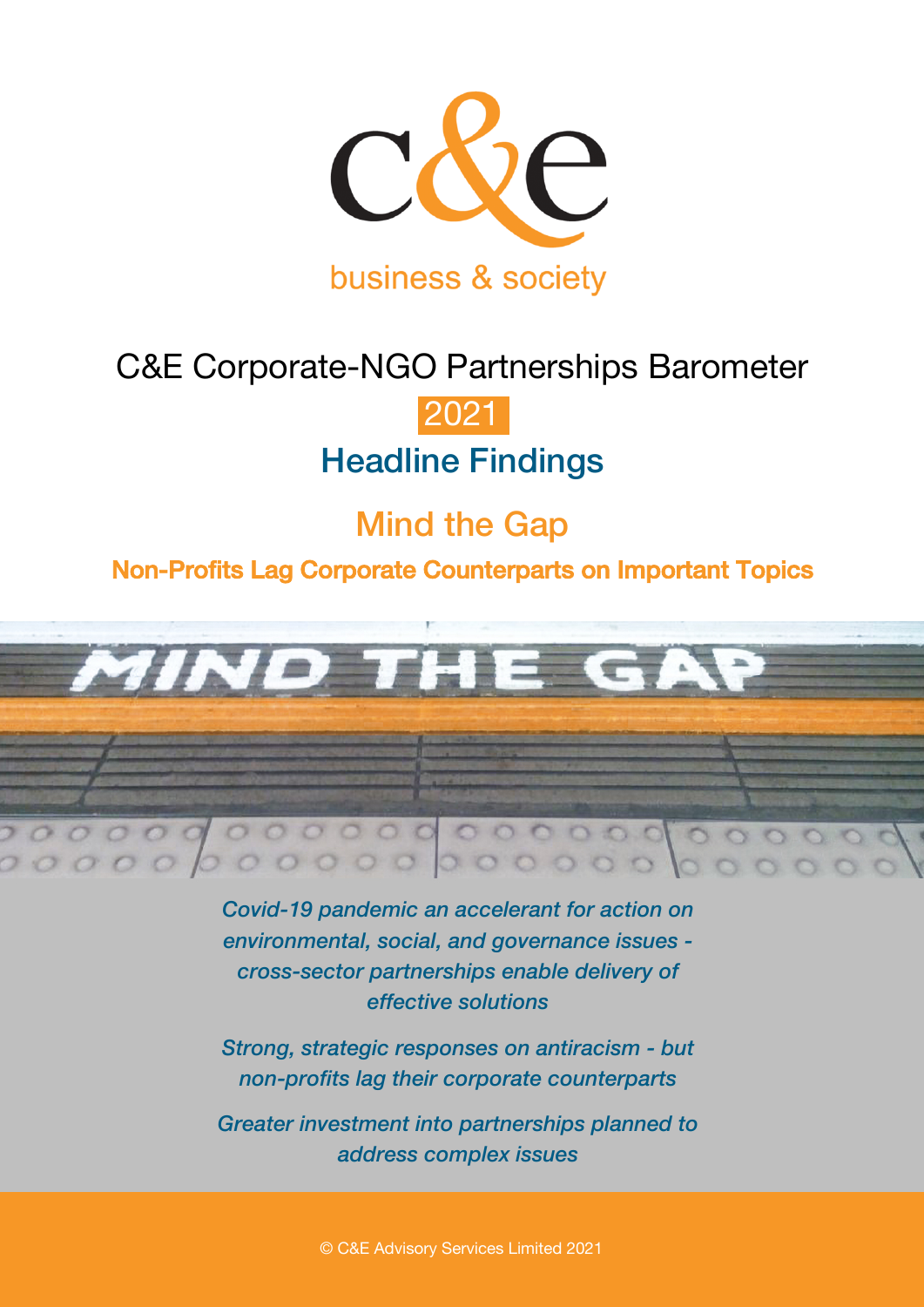



### Headline findings

#### Why partner?

*For corporates, reputation/credibility remains the most important factor – with 100% of respondents of business respondents citing this main reason. Conversely, 95% of all NGOs say access to funding is the main motivation for partnering with corporates*

Corporates remain primarily motivated by enhancing their reputation and credibility; innovation (though less emphasised this year) and driving long-term stability and impact are considered the next most important motivations for companies seeking to partner with non-profits. Innovation and long-term stability & impact are also reflected in the top three motivations for NGOs partnering with corporates – with human resource development (enhancing workforce skills and competencies) seeing a strong rise – up 10% year on year – as a factor for non-profits.

#### Partnering practice and effectiveness

#### *Corporates continue to lead NGOs in depth and reach of partnerships*

Through the 11-year span of past Barometer reports, corporates have consistently led their non-profit counterparts in describing their engagements as deeper, problem-solving partnerships that address core, mission-relevant or purpose-led issues in ways that create value for society. This year's findings again show 71% of corporates stating that their organisations are engaged in this way - with only 33% of NGOs believing the same to be true of their partnerships. However, half of all NGOs believe this approach to partnering to be an aspirational one – and that their organisation is moving towards achieving it.

#### *Corporates and NGOs remain highly confident that partnerships help to improve business understanding*

Encouragingly, practitioners remain more or less unanimous (94% of corporates and 98% of NGOs) in their belief that their partnerships have helped corporate partners to develop their understanding of the societal / environmental issues their partnerships have been designed to address.

#### *Strong majority of corporates and NGOs report that partnerships are helping to change business practices for the better*

Similarly, 77% of corporate respondents and 61% of NGOs believe that business practices have improved because of their engagement in partnerships. This is highly encouraging and provides continued validation of the view that businesses are taking greater positive action to improve their performance on social and environmental issues.

#### The stars – the most admired corporate-NGO partnerships and partners

#### *Innovation, scale, impact and relevance secure acclaim from partnership practitioners*

This year, for the first time, the Barometer reveals joint winners of the Most Admired Corporate-NGO Partnership as voted by partnering professionals from both sectors. The Boots UK – Macmillan Cancer Support partnership and the Tesco – Health Charity partnership consortium (which includes Cancer Research UK, the British Heart Foundation, and Diabetes UK), have tied for first place, followed closely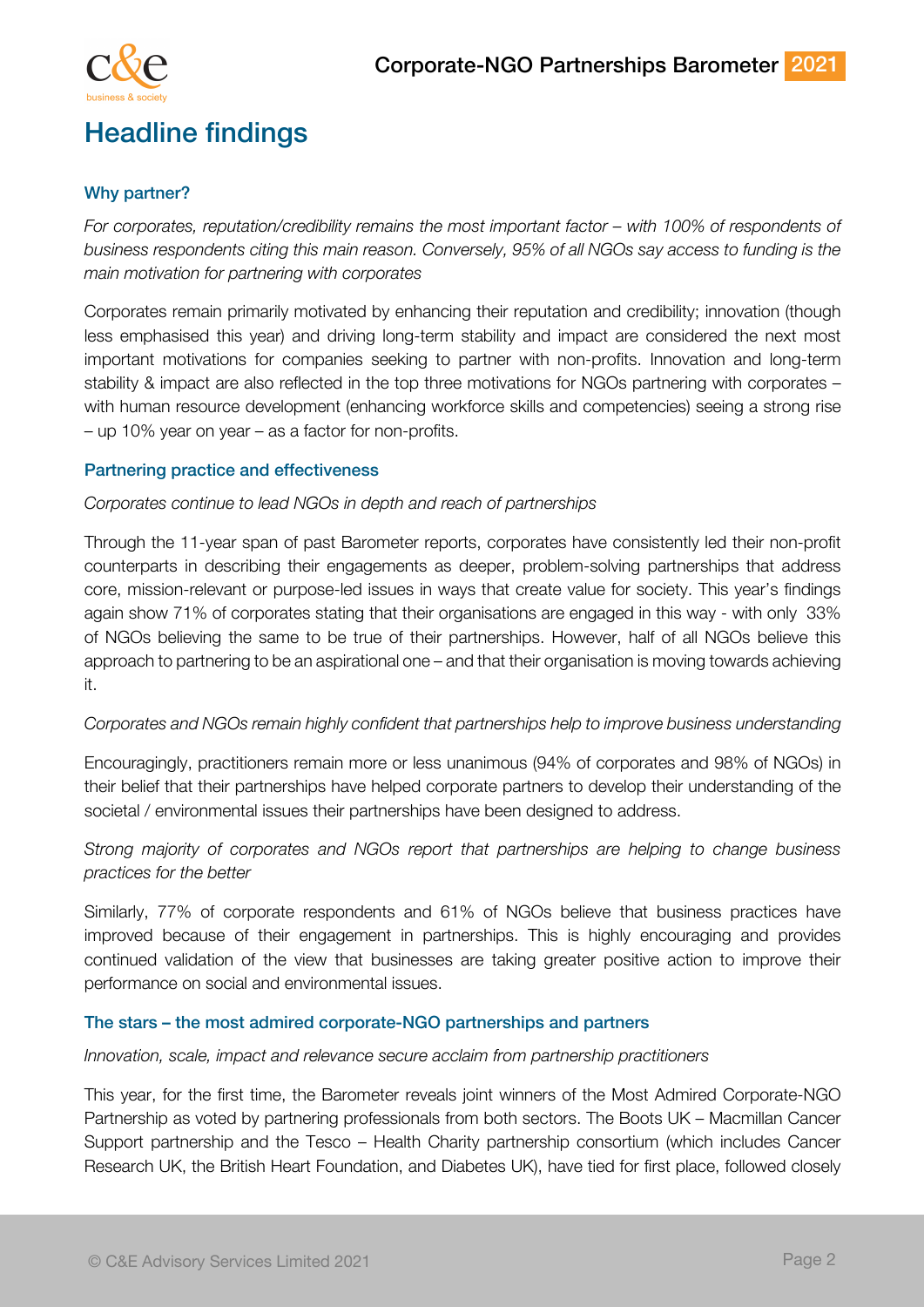

by the Tesco – WWF alliance, which was also the runner-up in 2020. Many congratulations to these partnerships for the significant social and environmental impacts they continue to achieve – and for the inspiration they provide to others.

#### Non-profits: holistic environmental, social and governance (ESG) frameworks and plans

*The NGO approach to addressing holistic ESG issues is improving – but still has a long way to go*

Whilst many non-profits have clear, core social and environmental missions to which they dedicate resources and on which they often demonstrate outstanding results, it is rarely evident how effectively such organisations perform on other ESG issues. For example, activities designed to achieve desirable social outcomes may have harmful environmental effects – and vice versa, yet the benefits of taking a holistic approach to the planning and delivery of ESG practices have been well demonstrated.

Having first examined this topic in the last edition, we sought in this 2021 Barometer to gauge whether non-profits are evolving towards a holistic approach to addressing ESG issues – and the extent to which their corporate partners perceive this to be the case.

The findings are instructive; 42% of corporates and 52% of NGOs believe that the latter have holistic ESG plans and frameworks in place to guide organisational practice. The non-profit sector's view of itself has improved markedly, in this regard, over the past year (up by 15% year on year).

However, 46% of corporates and 34% of NGO respondents neither agree nor disagree with the statement that their partner NGO / their non-profit organisation has a holistic ESG framework and plan. That large numbers of NGO respondents are unclear about whether or not their organisation has a holistic ESG plan or framework would indicate that, even if they exist, such plans / frameworks are either not prominent nor prioritised within their organisations, or that they are insufficiently communicated - both internally, and to their corporate partners and other stakeholders.

——————

### **Special Topics**

#### The impact of the Covid-19 pandemic

*The accelerating effects of the global pandemic on ESG practices continues – and cross-sector partnerships make strong contributions in efforts to grapple with the effects of the pandemic*

Building on data from last year when, in the very eye of the storm, the pandemic was reported to have accelerated the extent to which companies and non-profits embraced the ESG agenda, this year's Barometer looked at progress made against last year's plans, as well as current attitudes and future plans. It is hugely encouraging that the 2021 Barometer finds absolutely no let-up in the collective determination to deal with the worst effects of the pandemic. This year, 78% of corporates and 50% of NGOs remain more, or much more, actively engaged in addressing ESG issues because of Covid-19. The difference in the strength of declarations between the sectors is perhaps understandable, as NGOs' entire organisational mission is typically focused on addressing a core ESG issue/s, whereas this is not the case for corporates.

*Social programming issues continue to receive greater attention in the aftermath of the pandemic – but attention on climate change and environmental issues is making a return*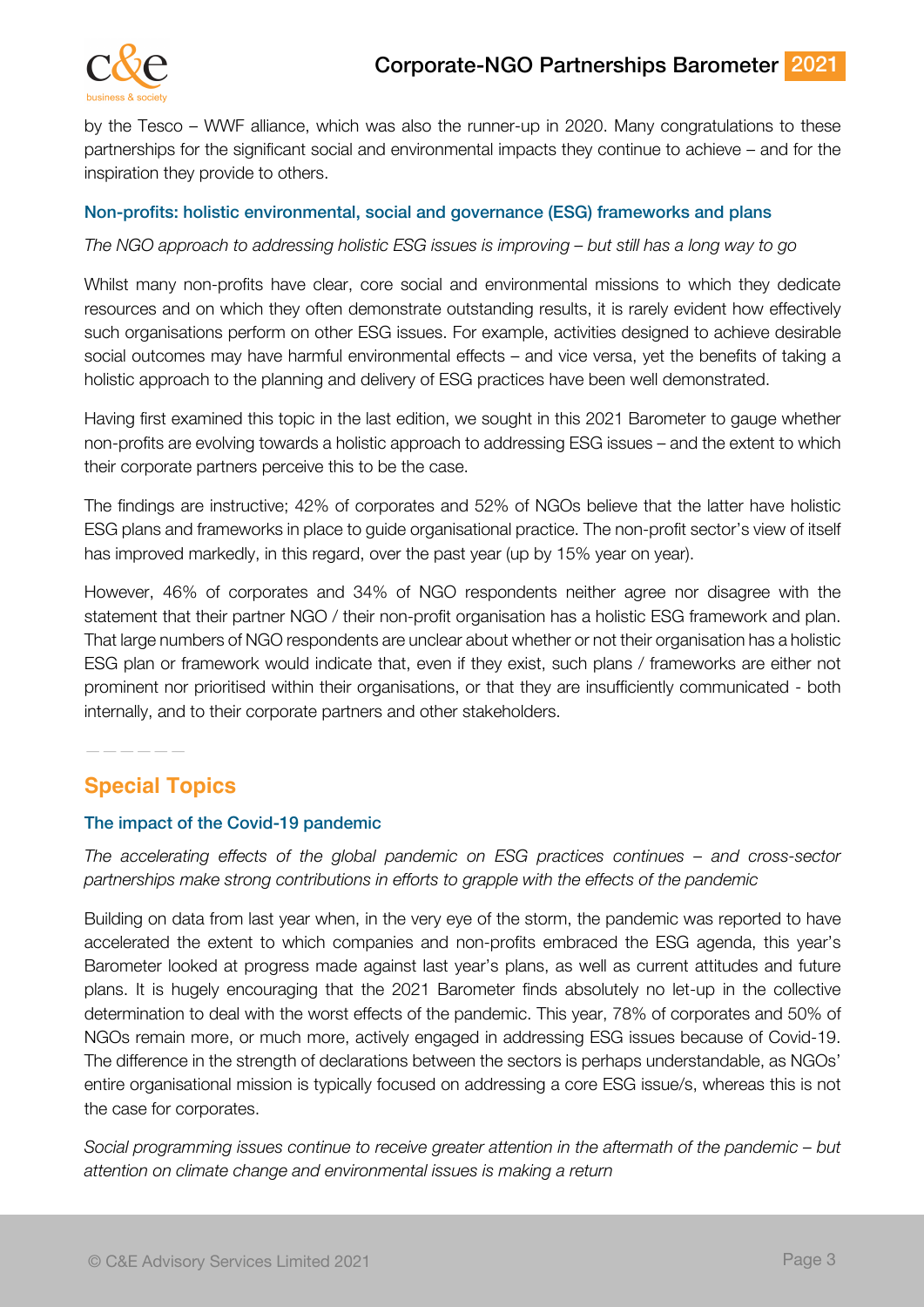### Corporate-NGO Partnerships Barometer 2021



Last year, it was clear from the unprompted responses that non-profits appeared to have dialled down their focus on environmental issues in order to focus on more immediate priorities. However, it is equally clear from this year's responses that climate change and environmental issues are back on the agenda once more, as the world has learned to cope with the new reality – but that out and out focus on these areas, understandably, still isn't a primary focus for many non-profits.

As we would expect, there is a clear increased focus on virtual and digital services, less on face-to-face, greater concerns over safety and supply chain management – and increasing concerns over mental health and backlogs in healthcare in other areas such as cancer care.

#### *Enhanced role for cross-sector partnering in corporate-NGO responses to Covid-19*

When practitioners were asked what role their partnerships have already played in their organisations' responses to Covid-19 (figure 10), 79% of corporates (70% last year) and 70% of non-profits (72% last year) report that they have increased, or increased significantly, their emphasis on partnering as a result of Covid-19. This illustrates the value of cross-sector partnerships and their role in organisational responses to the pandemic.

#### The impact of the antiracism movement

*Strong, strategic response; the antiracism movement has sparked real action in companies and nonprofits*

Conducted in the immediate aftermath of the murder of George Floyd during his forceful arrest by Minneapolis police, and the antiracism movement it galvanised, the 2020 Barometer examined the likely responses by companies and non-profits to the issues raised by these events. There was the risk (and fears in some quarters) that commitment to action on antiracism would diminish over time as the glare of the media and the public inevitably moved on from the intense focus wrought by the events of 2020. Examining the responses that corporates and NGOs *have made* over the last year, we find that the responses are encouraging for the antiracism and broader equity, diversity & inclusion (EDI) agendas.

Just over three-quarters (76%) of corporates and approaching two-thirds (61%) of NGOs report that their organisations have made a fairly strong, or strong, strategic response to antiracism during the last 12 months (figure 12).

#### *Corporates outperform non-profits on strategic responses to the antiracism agenda*

It is notable that organisations in the corporate sector appear to be outperforming those in the non-profit sector (by a factor of 15%) in making fairly strong, or strong, strategic responses on antiracism and related EDI issues. We speculate in the report why this lag exists on the part of non-profits.

*For a significant majority of companies and nearly half of NGOs the issues raised by the #BlackLivesMatter movement have featured in their partnerships – including on policy, advocacy, and programmatic areas* 

When asked (figure 13) about the extent to which the issues raised by the #BlackLivesMatter movement have featured in organisations' partnerships over the last year, 71% of corporate respondents and 47% of NGO respondents reported that issues raised by the antiracism movement had either featured strongly or moderately. At 71%, corporate responses this year were close to, or indeed exceeded the predictions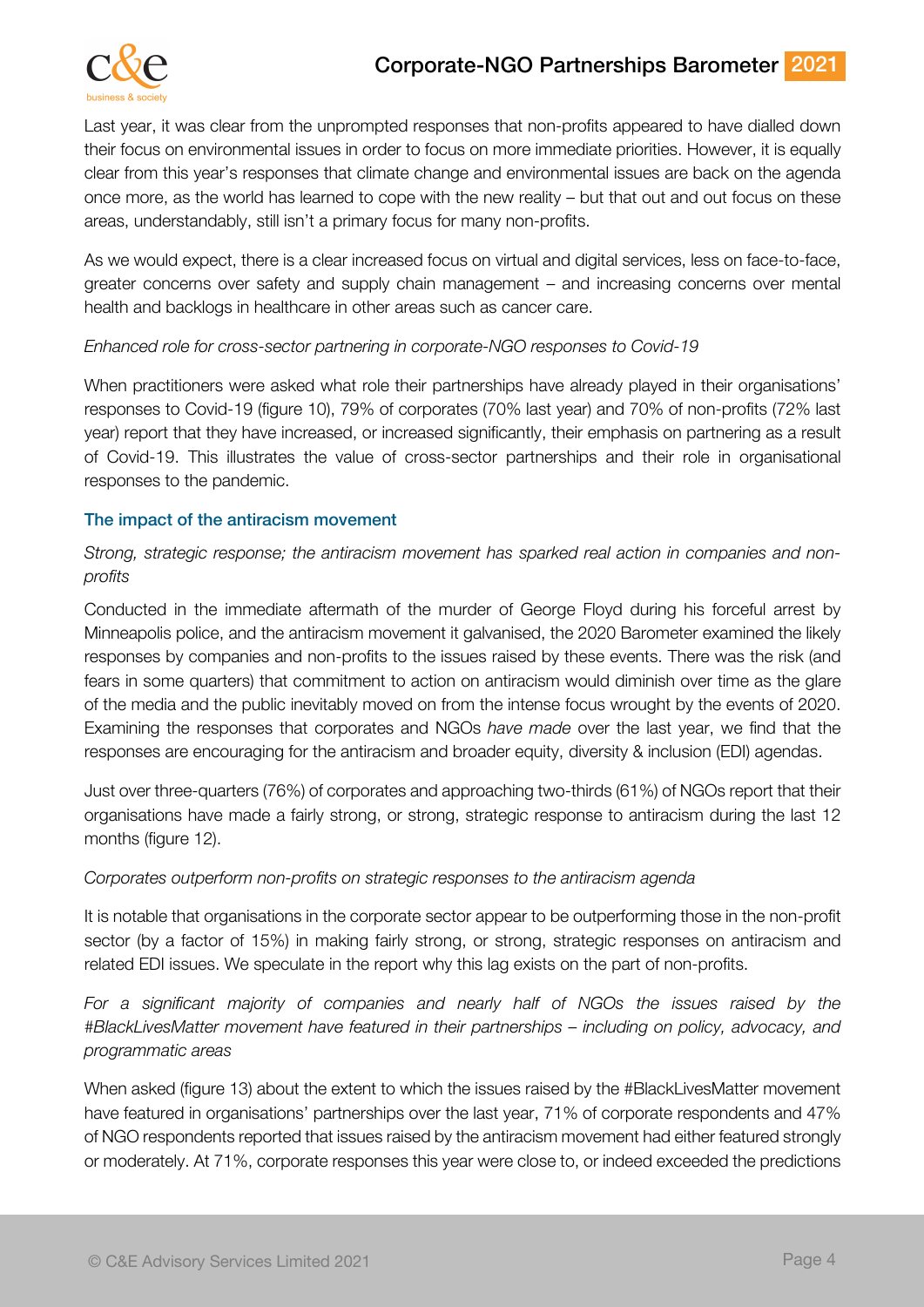

made last year (65%). The reverse was the case for non-profits (60% predicted in 2020 for the year ahead versus 47% reported in 2021).

——————

#### Medium-term prospects for corporate-NGO partnering

*Cross-sector partnerships likely to become even more important over the next three years* 

Despite the difficult socio-economic backdrop created by Covid-19, and all its associated issues, a third of all respondents (equally matched by corporates and NGOs) believe that partnerships will play a much more important role for companies and NGOs over the next three years. A further 51% of all corporates and 64% of NGOs believe partnerships will become more important. No respondents at all anticipate any decline in this regard.

Asked why this is, 85% of corporates and 81% of NGOs cited the need to leverage each other's assets to maximise the mutual benefits of partnerships. Societal and stakeholder pressure on companies to demonstrate societal considerations in their business practices is similarly identified as a key likely driver of the importance of partnering across sectors. Also, enhancing corporate or brand reputation was high on the list as a factor for both corporates and NGOs at 67% and 74%, respectively.

#### *Greater investment in partnerships likely in the next three years*

Finally, 88% of NGOs and 80% of corporates expect that their organisation will either increase, or significantly increase, investment in cross-sector partnering in the medium term. These findings reinforce practitioners' belief in the value that investments in partnerships can yield.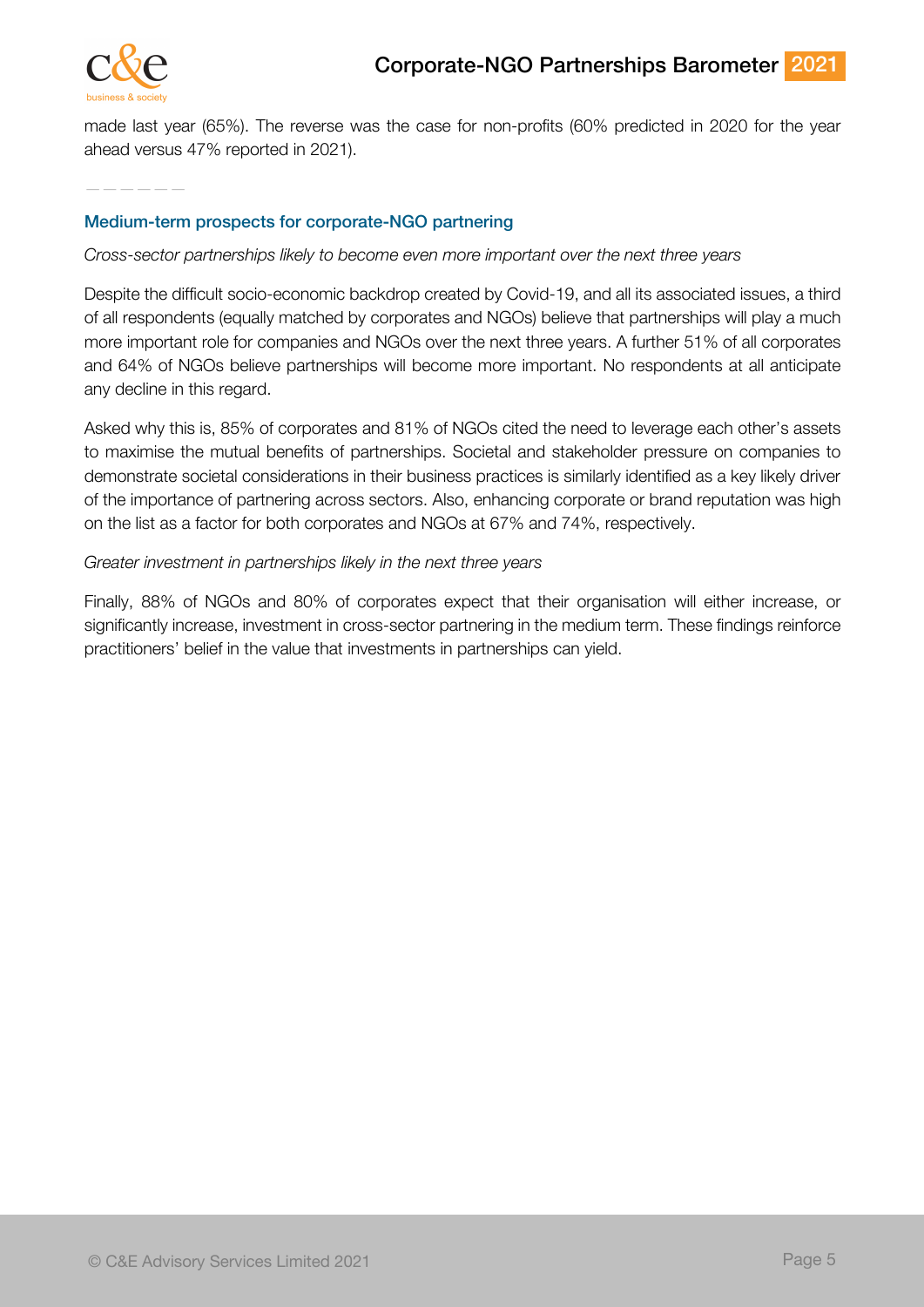

#### **About C&E Advisory**

C&E is a leading specialist 'business and society' consultancy. We work with some of the world's foremost businesses, NGOs and High Net-Worth Individuals, helping them secure sustainable value – shareholder, social and environmental. Our practice areas cover strategy, programme design, oversight and reviews, performance measurement and reporting, high performance team development and leadership coaching.

And because today's challenges and opportunities require new ways of thinking, C&E is particularly adept at inspiring and enabling sometimes surprising cross-sector collaborations. We have advised – and continue to advise – on some of the world's leading and best-known corporate-NGO partnerships. C&E also advises on all aspects of the shared value agenda.

#### www.candeadvisory.com

#### **About the Barometer**

#### **Methodology**

The C&E Corporate-NGO Partnerships Barometer 2021 was compiled using responses to a confidential online survey of 130 leading UK-based companies and NGOs engaged in corporate-NGO partnerships. The survey was supplemented by two roundtable discussions providing qualitative insights.

The number of respondents reflects an ever-growing interest in the corporate-NGO partnering agenda. Practitioners on both sides of corporate-NGO partnerships clearly have a keen interest in the Barometer because it allows them to have a sector-wide perspective on the evolution of the cross-sector partnering landscape.

This year's survey included a mixture of new and previously asked questions. Thanks to this combination of questions we have been able to identify new challenges and opportunities in partnering, whilst simultaneously enabling accurate and effective comparison of data against Barometer readings from previous years.

The online survey and roundtables took place during July 2021.

#### **The Sample**

The online survey was undertaken by 130 respondents all of whom were involved in cross-sector partnerships. Of these, corporate sector respondents were drawn mainly from the FTSE100, Interbrand's Best Global Brands Ranking, and Business in the Community's Corporate Responsibility Index. NGO respondents were drawn mainly from the leading UK charities – by brand and revenue ranking. Our sincere thanks to all who took part.

The distribution of 49% corporate (including 1% other which refers to Corporate Foundations) and 51% NGOs is well balanced.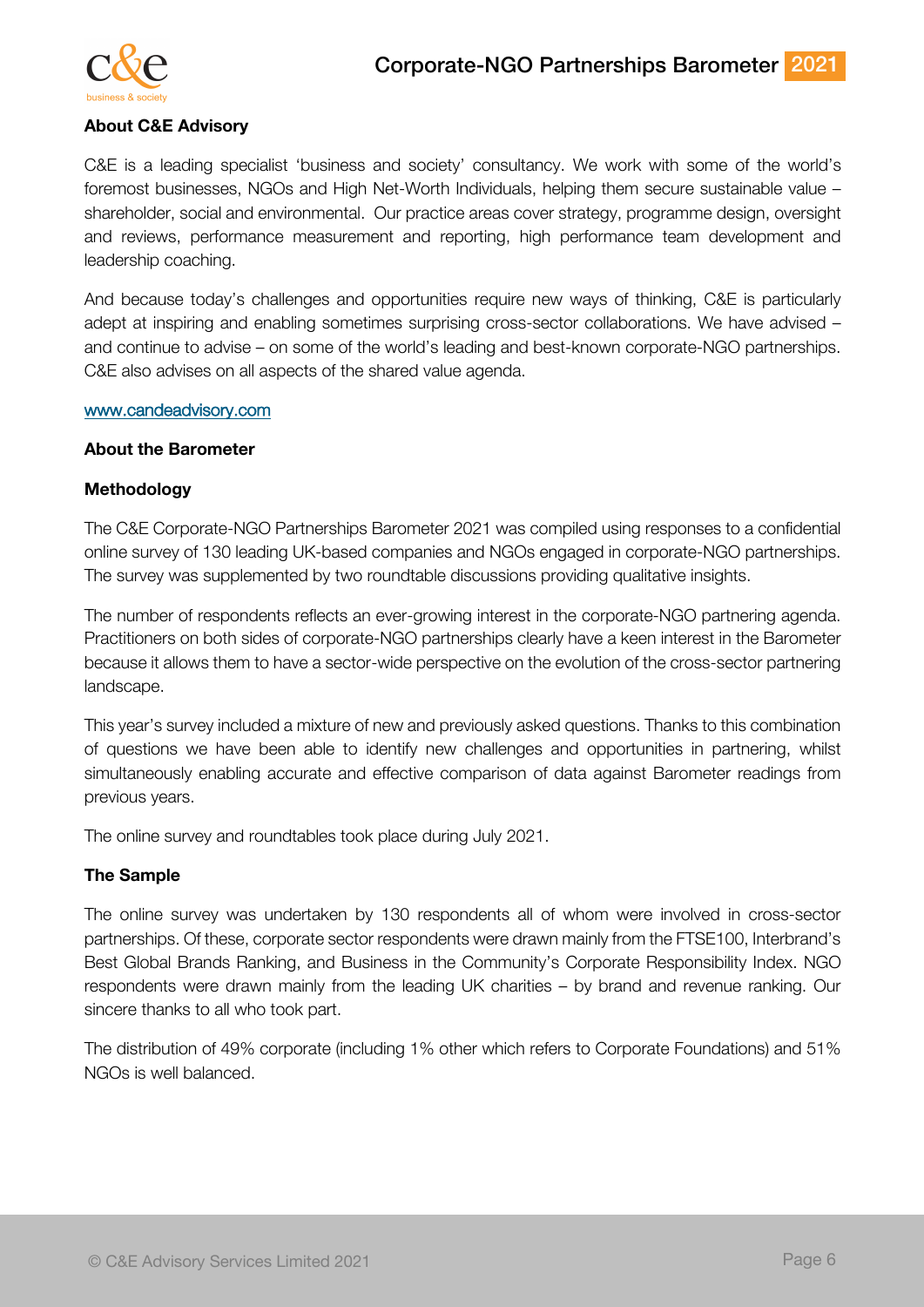

#### **Figure 18: Sector representation**



*Are you completing this survey on behalf of a "not for profit" organisation (NGO) or a corporate?*

Respondents to the survey held a diverse range of professional roles all directly engaged in or overseeing corporate-NGO partnerships from a senior level.



#### **Figure 19: Respondent's roles**

*What is your role?*